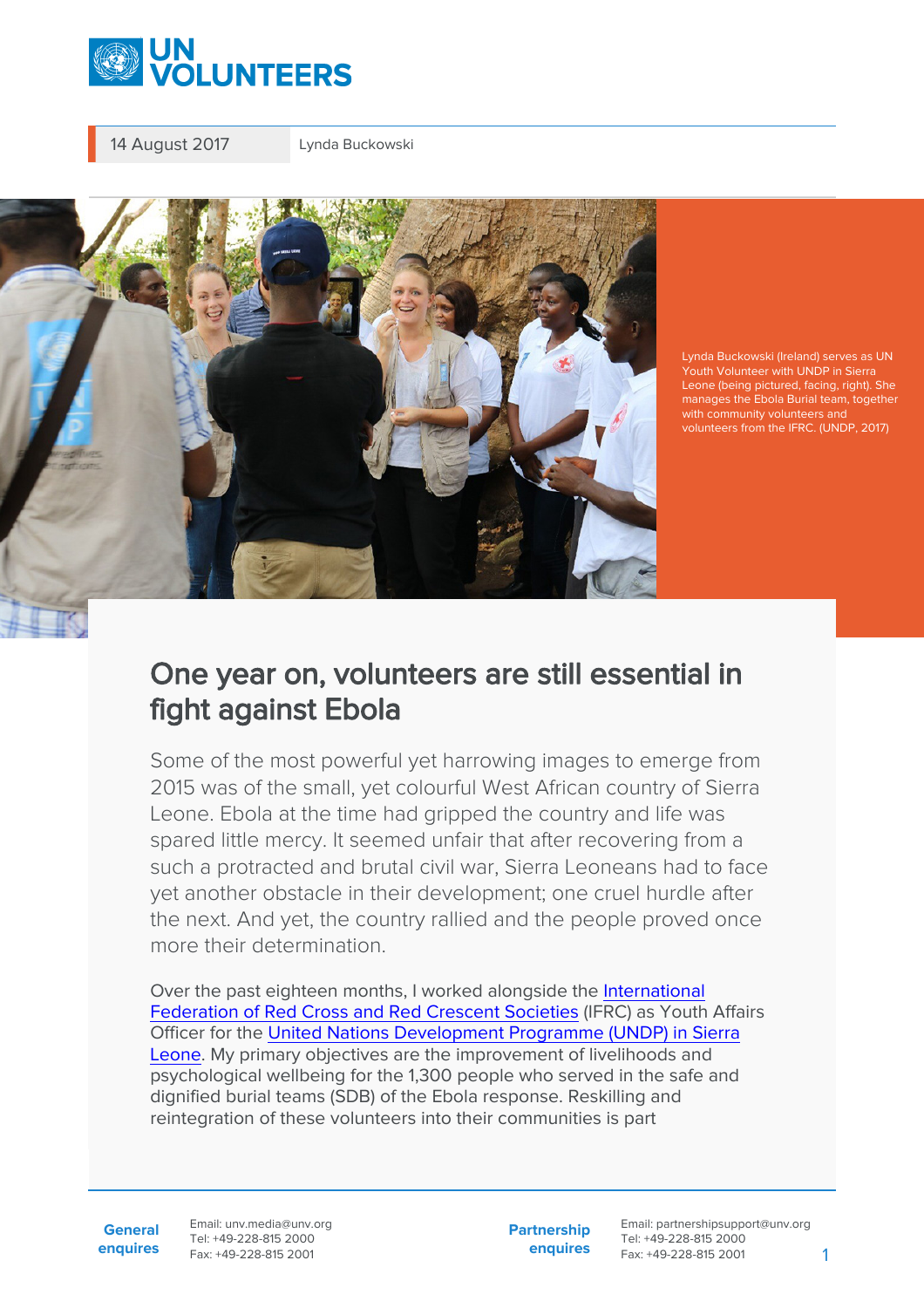

of UNDP's "Restoring Livelihoods and Economic and Social Recovery Programme" in n Sierra Leone, which aims to compliment the Government's "Post Ebola Recovery Plan". Stimulating the economy through economic activities has been paramount to the success of the programme.

A total of 16,200 people volunteered as Ebola response workers during the crisis. Those dressed head to toe in protection suits gained the most notoriety. Known as the safe and dignified burial teams (SDB) these volunteers quickly became an integral aspect in the response efforts and critical in halting the spread of the disease. When the country was finally declared Ebola free in 2016 these men and women reintegrated their communities but the fear of contagion persisted and finding suitable employment remained a challenge. And so, it came to pass that as my first role and placement as UN Youth Volunteer with UNDP would be to work alongside these men and women helping them back to work and society through a nationwide 'reintegration and re-skilling' project.

**CO** The majority of the burial team members lost their jobs during Ebola; schools were shut, universities closed and people lost their businesses. We want to help them return to the lives they had before the outbreak.

My efforts have been largely devoted to coordinating with the team the various skills training packages on offer to the volunteers. Ranging from business start-up packages, vocational training, internships, financial inclusion, as well as educational support for University education students, the project has endeavoured to equip the volunteers with new skill sets that would be essential for improved livelihoods.

Honestly speaking, anybody working in livelihoods will know that it's a tough area to guarantee full success, especially in the context of low economic activity. That being said, the project has laid the foundation for the volunteers to be self reliant and contribute positively to the country's development. Lasting socioeconomic impacts are expected to be felt by each volunteer as they transit to better management of their own affairs as a result of the skills and knowledge acquired over the past eighteen months.

General Email: unv.media@unv.org **enquires** Fax: +49-228-815 2001 Tel: +49-228-815 2000

**Partnership enquires**

Email: partnershipsupport@unv.org Tel: +49-228-815 2000 Fax: +49-228-815 2001 2